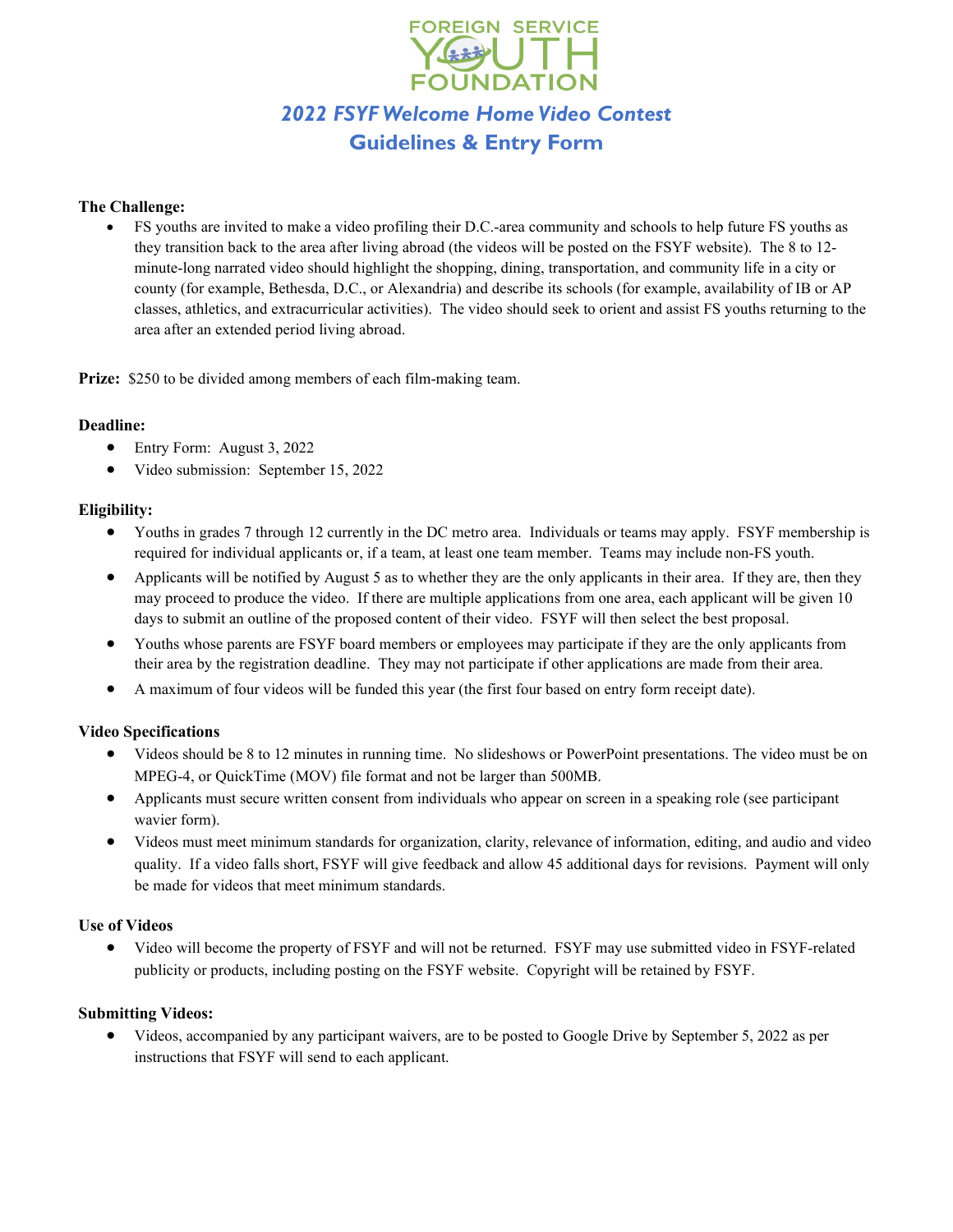

# *2022 FSYF Welcome Home Video Contest* **Guidelines & Entry Form**

| <b>ENTRY FORM</b>                              |                                                                                                                                                                                                                                |
|------------------------------------------------|--------------------------------------------------------------------------------------------------------------------------------------------------------------------------------------------------------------------------------|
|                                                |                                                                                                                                                                                                                                |
| Preferred Pronouns:                            |                                                                                                                                                                                                                                |
|                                                | Age: Grade: School: 2000 Chapter 2000 Chapter 2000 Chapter 3 Chapter 3 Chapter 3 Chapter 3 Chapter 3 Chapter 3 Chapter 3 Chapter 3 Chapter 3 Chapter 3 Chapter 3 Chapter 3 Chapter 3 Chapter 3 Chapter 3 Chapter 3 Chapter 3 C |
|                                                |                                                                                                                                                                                                                                |
|                                                |                                                                                                                                                                                                                                |
|                                                | Pledge of Originality: I affirm that the video I am submitting to the 2022 FSYF Video Challenge is my own original work. I<br>understand that my video will become the property of FSYF to use at its discretion.              |
|                                                |                                                                                                                                                                                                                                |
| identify the creator of the video.             | Parent Permission: I agree to allow FSYF to use the original video that is being submitted and to use my child's name to                                                                                                       |
|                                                |                                                                                                                                                                                                                                |
|                                                |                                                                                                                                                                                                                                |
|                                                |                                                                                                                                                                                                                                |
| <b>Additional Team Members (if applicable)</b> |                                                                                                                                                                                                                                |
| 2. Last Name                                   | First Name                                                                                                                                                                                                                     |
|                                                | Age Grade School School<br>Foreign Service youth? $\Box$ Yes $\Box$ No                                                                                                                                                         |
|                                                |                                                                                                                                                                                                                                |
| 3. Last Name                                   | First Name                                                                                                                                                                                                                     |
|                                                | Foreign Service youth? $\Box$ Yes $\Box$ No<br>Age Grade School School                                                                                                                                                         |
|                                                | Parent Name: Signature providing permission_                                                                                                                                                                                   |